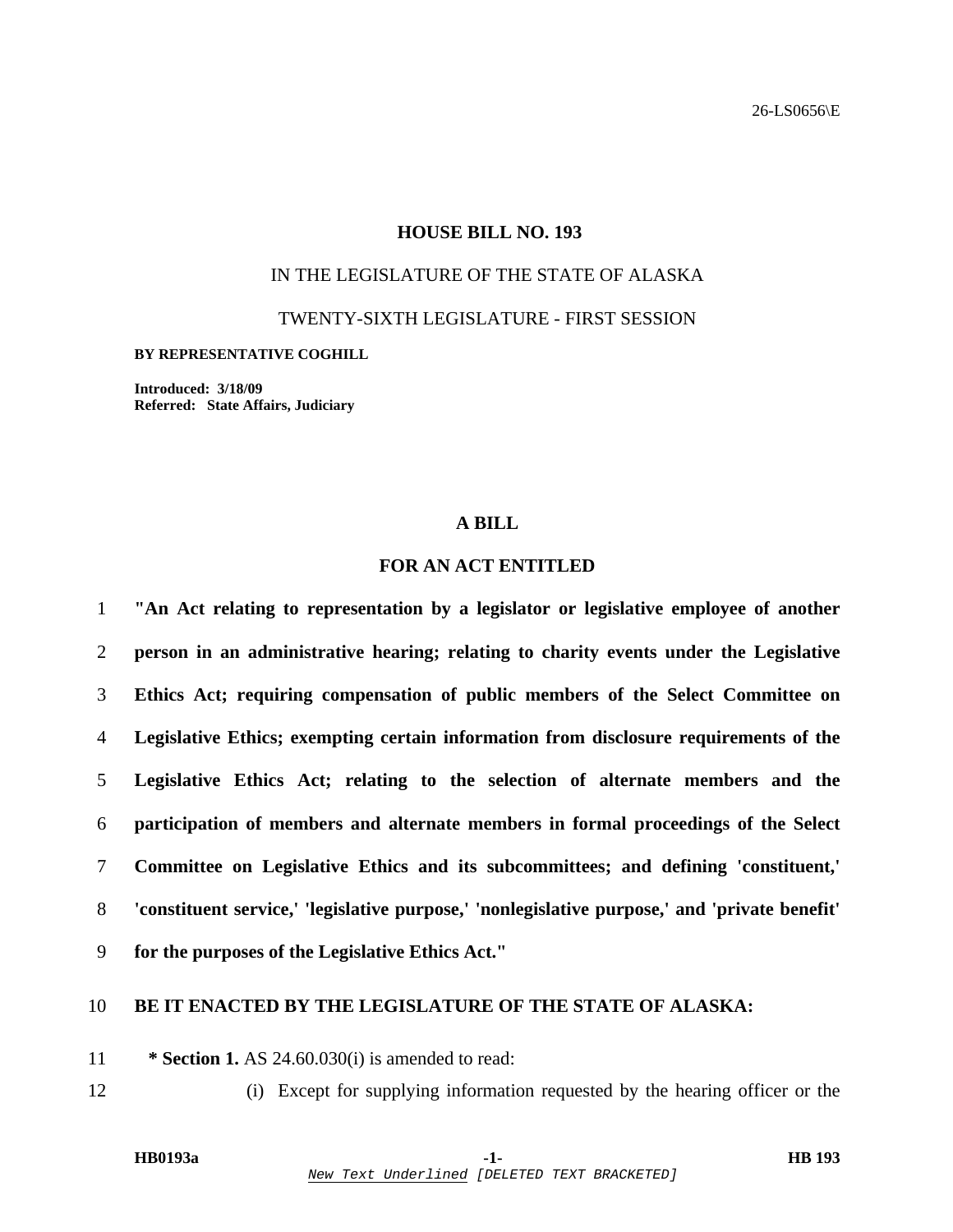| $\mathbf{1}$   | individual, board, or commission with authority to make the final decision in the case,   |
|----------------|-------------------------------------------------------------------------------------------|
| $\overline{2}$ | or when responding to contacts initiated by the hearing officer or the individual, board, |
| 3              | or commission with authority to make the final decision in the case, a legislator or      |
| 4              | legislative employee may not attempt to influence the outcome of an administrative        |
| 5              | hearing by directly or indirectly contacting or attempting to contact the hearing officer |
| 6              | assigned to the hearing or the individual, board, or commission with authority to make    |
| 7              | the final decision in the case unless the <b>legislator or legislative employee is</b>    |
| 8              | representing another person in the case for compensation and subject to                   |
| 9              | AS 24.60.100                                                                              |
| 10             | [(1) CONTACT IS MADE IN THE PRESENCE OF ALL PARTIES                                       |
| 11             | THE HEARING OR THE PARTIES' REPRESENTATIVES AND THE<br>TO.                                |
| 12             | CONTACT IS MADE A PART OF THE RECORD; OR                                                  |
| 13             | (2) FACT AND SUBSTANCE OF THE CONTACT IS PROMPTLY                                         |
| 14             | DISCLOSED BY THE LEGISLATOR OR LEGISLATIVE EMPLOYEE TO ALL                                |
| 15             | PARTIES TO THE HEARING AND THE CONTACT IS MADE A PART OF THE                              |
| 16             | RECORD].                                                                                  |
| 17             | * Sec. 2. AS $24.60.080(a)$ is amended to read:                                           |
| 18             | Except as otherwise provided in this section, a legislator or legislative<br>(a)          |
| 19             | employee may not                                                                          |
| 20             | (1) solicit, accept, or receive, directly or indirectly, a gift worth \$250               |
| 21             | or more, whether in the form of money, services, a loan, travel, entertainment,           |
| 22             | hospitality, promise, or other form, or gifts from the same person worth less than \$250  |
| 23             | that in a calendar year aggregate to \$250 or more in value;                              |
| 24             | (2) solicit, accept, or receive a gift with any monetary value from a                     |
| 25             | lobbyist, an immediate family member of a lobbyist, or a person acting on behalf of a     |
| 26             | lobbyist, except                                                                          |
| 27             | (A) food or beverage for immediate consumption;                                           |
| 28             | (B) a contribution to a charity event, [FROM ANY PERSON                                   |
| 29             | AT ANY TIME, AND] tickets to [FOR] a charity event, and [AT ANY TIME,                     |
| 30             | EXCEPT THAT TICKETS TO OR] gifts received in connection with [AT] a                       |
| 31             | charity event; however, tickets to a charity event and gifts received in                  |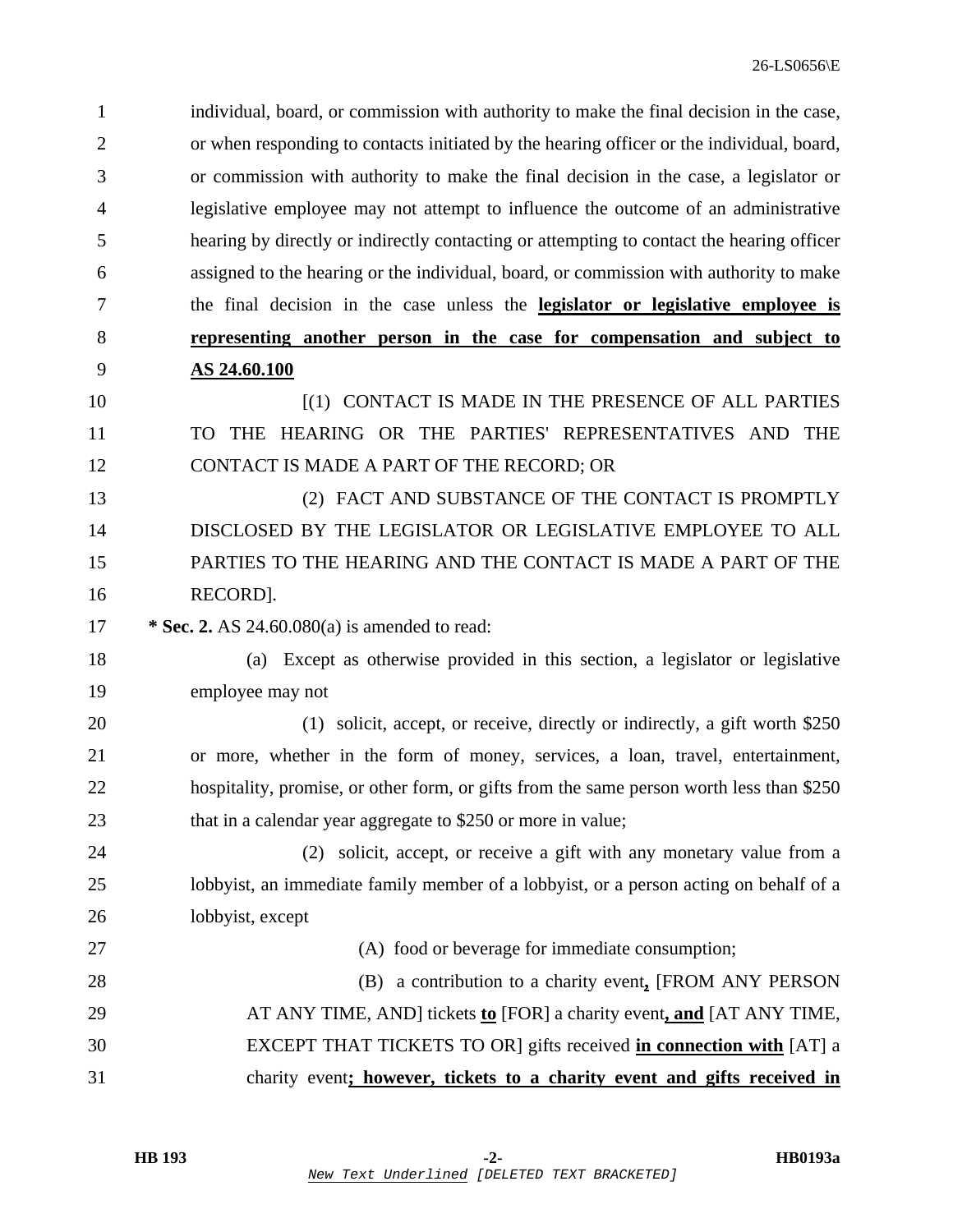| $\mathbf{1}$   | connection with a charity event that are not included in the price of the             |
|----------------|---------------------------------------------------------------------------------------|
| $\overline{2}$ | <b>ticket</b> [UNDER THIS SUBPARAGRAPH] are subject to the calendar year              |
| 3              | limit on the value of gifts received by a legislator or legislative employee in $(1)$ |
| $\overline{4}$ | of this subsection; in this subparagraph, "charity event" means an event the          |
| 5              | proceeds of which go to a charitable organization with tax-free status under 26       |
| 6              | U.S.C. $501(c)(3)$ and that the Alaska Legislative Council has approved in            |
| 7              | advance; the tickets may entitle the bearer to admission to the event, to             |
| 8              | entertainment, to food or beverages, or to other gifts or services in connection      |
| 9              | with [INVOLVED IN] the charity event;                                                 |
| 10             | (C) a gift that is unconnected with the recipient's legislative                       |
| 11             | status and is from a member of the legislator's or legislative employee's             |
| 12             | immediate family;                                                                     |
| 13             | a gift delivered on the premises of a state facility and<br>(D)                       |
| 14             | accepted on behalf of a recognized nonpolitical charitable organization; or           |
| 15             | (E) a compassionate gift under AS 24.60.075.                                          |
| 16             | * Sec. 3. AS $24.60.080(c)$ is amended to read:                                       |
| 17             | (c) Notwithstanding $(a)(1)$ of this section, it is not a violation of this section   |
| 18             | for a person who is a legislator or legislative employee to accept                    |
| 19             | (1)<br>hospitality, other than hospitality described in (4) of this                   |
| 20             | subsection,                                                                           |
| 21             | (A) with incidental transportation at the residence of a person;                      |
| 22             | however, a vacation home located outside the state is not considered a                |
| 23             | residence for the purposes of this subparagraph; or                                   |
| 24             | (B) at a social event or meal;                                                        |
| 25             | (2) discounts that are available                                                      |
| 26             | (A) generally to the public or to a large class of persons to                         |
| 27             | which the person belongs; or                                                          |
| 28             | (B) when on official state business, but only if receipt of the                       |
| 29             | discount benefits the state;                                                          |
| 30             | (3) food or foodstuffs indigenous to the state that are shared generally              |
| 31             | as a cultural or social norm;                                                         |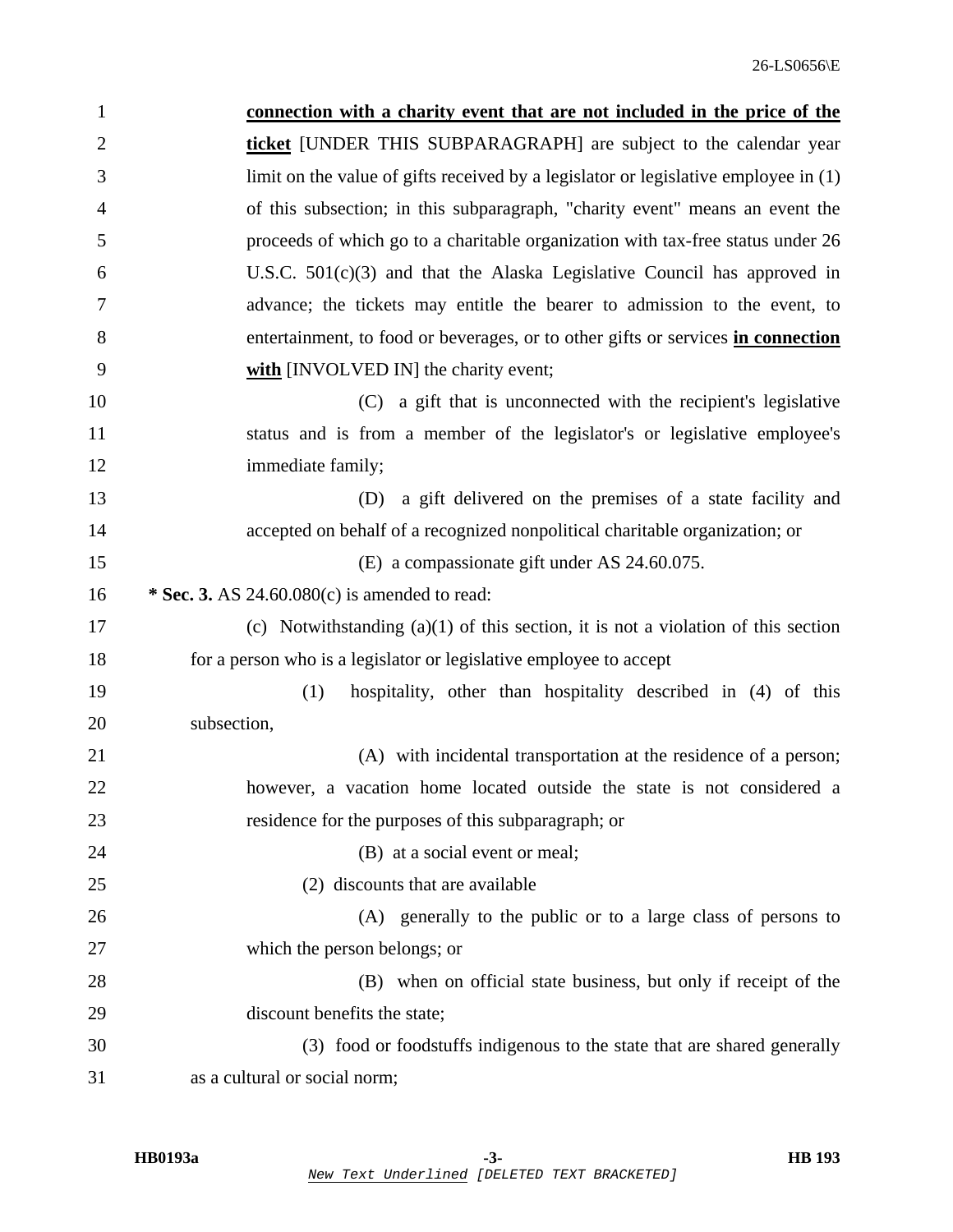| $\mathbf{1}$   | travel and hospitality primarily for the purpose of obtaining<br>(4)                          |
|----------------|-----------------------------------------------------------------------------------------------|
| $\overline{2}$ | information on matters of legislative concern;                                                |
| 3              | (5) gifts from the immediate family of the person; in this paragraph,                         |
| 4              | "immediate family" means                                                                      |
| 5              | (A) the spouse of the person;                                                                 |
| 6              | (B) the person's domestic partner;                                                            |
| 7              | (C) a child, including a stepchild and an adoptive child, of the                              |
| 8              | person or of the person's domestic partner;                                                   |
| 9              | (D) a parent, sibling, grandparent, aunt, or uncle of the person;                             |
| 10             | (E) a parent, sibling, grandparent, aunt, or uncle of the person's                            |
| 11             | spouse or the person's domestic partner; and                                                  |
| 12             | (F) a stepparent, stepsister, stepbrother, step-grandparent, step-                            |
| 13             | aunt, or step-uncle of the person, the person's spouse, or the person's domestic              |
| 14             | partner;                                                                                      |
| 15             | (6) gifts that are not connected with the recipient's legislative status;                     |
| 16             | a discount for all or part of a legislative session, including time<br>(7)                    |
| 17             | immediately preceding or following the session, or other gift to welcome a legislator         |
| 18             | or legislative employee who is employed on the personal staff of a legislator or by a         |
| 19             | standing or special committee to the capital city or in recognition of the beginning of a     |
| 20             | legislative session if the gift or discount is available generally to all legislators and the |
| 21             | personal staff of legislators and staff of standing and special committees; this              |
| 22             | paragraph does not apply to legislative employees who are employed by the                     |
| 23             | Legislative Affairs Agency, the office of the chief clerk, the office of the senate           |
| 24             | secretary, the legislative budget and audit committee, the office of victims' rights, or      |
| 25             | the office of the ombudsman;                                                                  |
| 26             | (8) a gift of legal services in a matter of legislative concern and a gift                    |
| 27             | of other services related to the provision of legal services in a matter of legislative       |
| 28             | concern;                                                                                      |
| 29             | (9) a gift of transportation from a legislator or a legislative employee to                   |
| 30             | a legislator or a legislative employee if the transportation takes place in the state on or   |
| 31             | in an aircraft, boat, motor vehicle, or other means of transport owned or under the           |
|                |                                                                                               |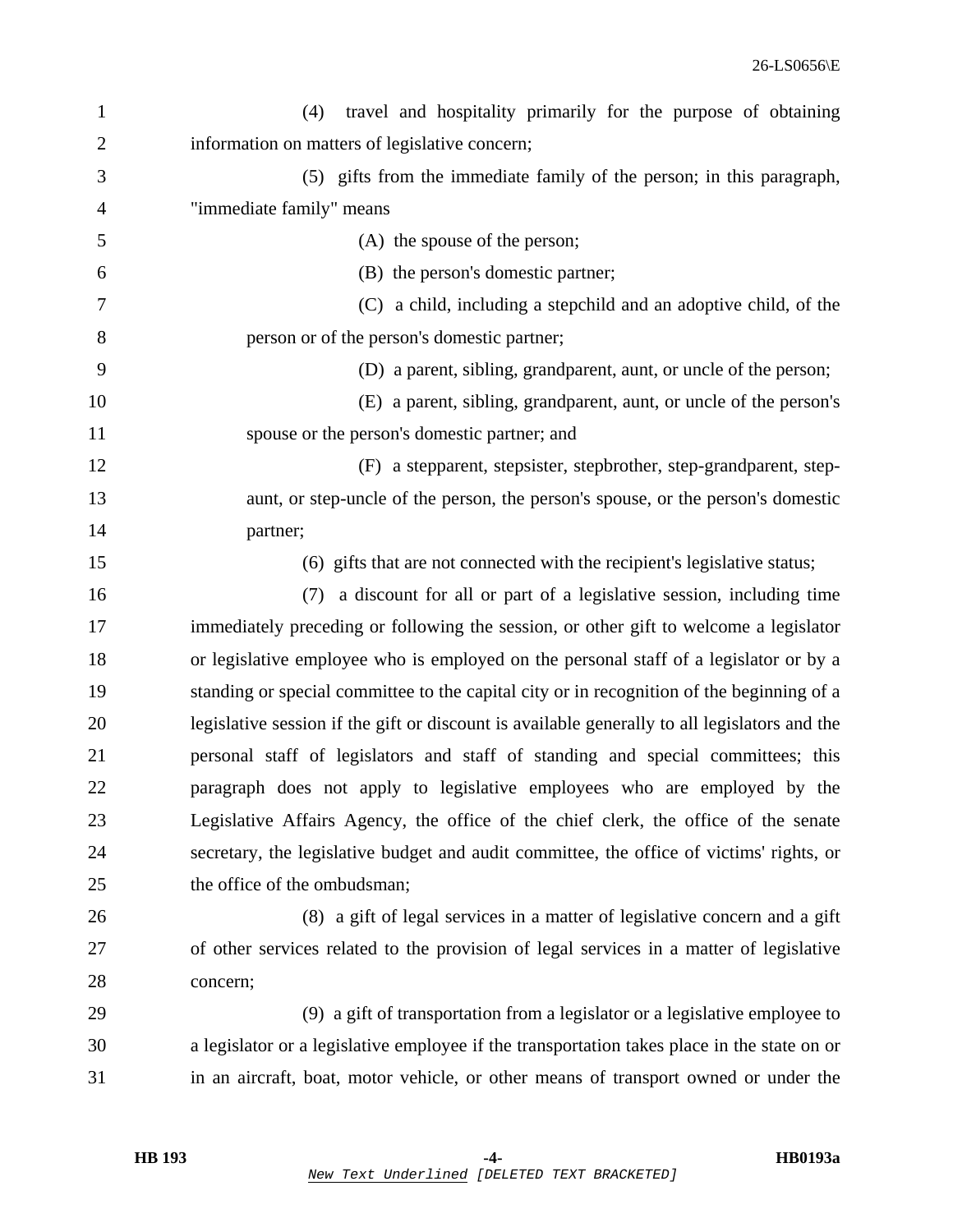- 1 control of the donor; this paragraph does not apply to travel described in (4) of this 2 subsection or travel for political campaign purposes; or
- 3 (10) a contribution to a charity event from any person at any time**, or a** 4 **ticket to a charity event from a person who is not a lobbyist, an immediate family** 5 **member of a lobbyist, or acting on behalf of a lobbyist**; in this paragraph, "charity 6 event" has the meaning given in  $(a)(2)(B)$  of this section.
- 7 **\* Sec. 4.** AS 24.60.080(d) is amended to read:
- 

8 (d) A legislator or legislative employee who accepts a gift under (c)(4) **of this** 9 **section that has a value of \$250 or more or a ticket to a charity event under** 10 **(c)(10)** of this section that has a value of \$250 or more shall disclose to the committee, 11 within 30 days after receipt of the gift, the name and occupation of the donor and the 12 approximate value of the gift. A legislator or legislative employee who accepts a gift 13 under (c)(8) of this section that the recipient expects will have a value of \$250 or more 14 in the calendar year shall disclose to the committee, within 30 days after receipt of the 15 gift, the name and occupation of the donor, a general description of the matter of 16 legislative concern with respect to which the gift is made, and the approximate value 17 of the gift. The committee shall maintain a public record of the disclosures it receives 18 relating to gifts under (c)(4), (c)(8), **(c)(10),** and (i) of this section and shall forward 19 the disclosures to the appropriate house for inclusion in the journal. The committee 20 shall forward to the Alaska Public Offices Commission copies of the disclosures 21 concerning gifts under (c)(4), (c)(8), **(c)(10),** and (i) of this section that it receives 22 from legislators and legislative directors. A legislator or legislative employee who 23 accepts a gift under (c)(6) of this section that has a value of \$250 or more shall, within 24 30 days after receiving the gift, disclose to the committee the name and occupation of 25 the donor and a description of the gift. The committee shall maintain disclosures 26 relating to gifts under (c)(6) of this section as confidential records and may only use, 27 or permit a committee employee or contractor to use, a disclosure under (c)(6) of this 28 section in the investigation of a possible violation of this section or in a proceeding 29 under AS 24.60.170. If the disclosure under (c)(6) of this section becomes part of the 30 record of a proceeding under AS 24.60.170, the confidentiality provisions of that 31 section apply to the disclosure.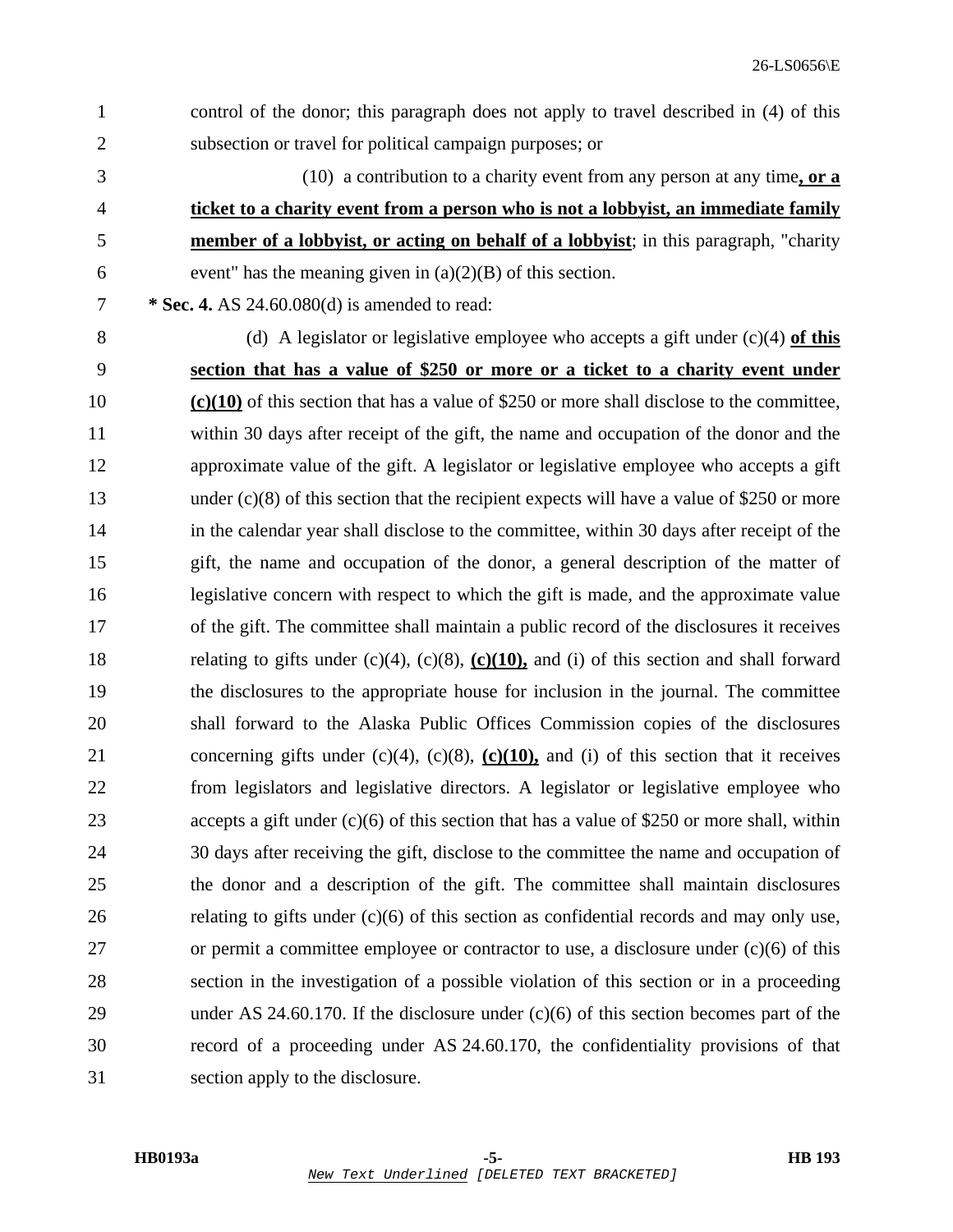1 **\* Sec. 5.** AS 24.60.105 is amended by adding a new subsection to read:

2 (d) A person may refrain from making a disclosure that is required by this 3 chapter if making the disclosure would violate the United States Constitution, the 4 Constitution of the State of Alaska, or other state or federal law. However, at the 5 request of the committee or a person authorized to act on behalf of the committee, a 6 person who refrains from making a disclosure under this subsection shall provide the 7 committee with justification in writing, and the committee may review the written 8 justification to determine whether it is sufficient.

9 **\* Sec. 6.** AS 24.60.130(f) is amended to read:

10 (f) The committee may contract for professional services and may employ 11 staff as it considers necessary. A committee employee, including a person who 12 provides personal services under a contract with the committee, may not be a 13 legislator, an elected or appointed official of a state or local governmental entity, an 14 officer of a political party, a candidate for public office, or a registered lobbyist. The 15 legislative council shall provide office space, equipment, and additional staff support 16 for the committee. The committee shall submit a budget for each fiscal year to the 17 finance committees of the legislature and shall annually submit an estimated budget to 18 the governor for information purposes in preparation of the state operating budget. 19 Public members of the committee **shall receive** [SERVE WITHOUT] compensation 20 **of \$150 a day while attending committee meetings and** [FOR THEIR SERVICES, 21 BUT] are entitled to per diem and travel expenses authorized for boards and 22 commissions under AS 39.20.180.

23 **\* Sec. 7.** AS 24.60.130(n) is amended to read:

24 (n) **A member who participates at the commencement of a proceeding under AS 24.60.170 shall participate for the duration of the proceeding unless disqualified or unable to continue participating for any reason; however, provision shall be made for service by alternate members on the committee or on a subcommittee, as follows:**

29 **(1) when** [WHEN] appointing members of the legislature to serve on 30 the committee, the speaker of the house or the president of the senate, as appropriate, 31 shall appoint an alternate member for each regular member**; an** [. AN] alternate must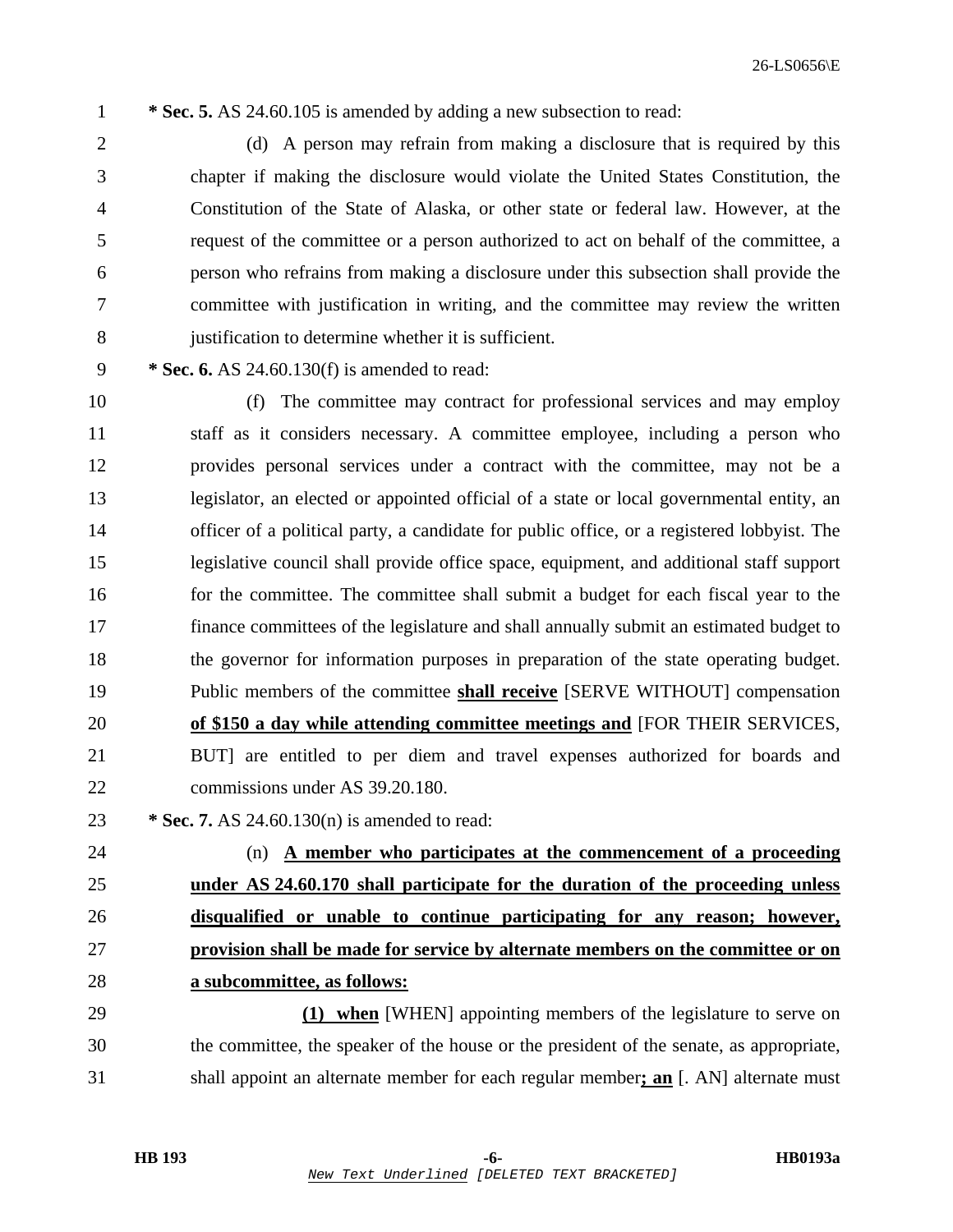1 have the same qualifications as the regular member for whom the alternate stands as 2 alternate and is subject to confirmation as required for the regular member**;** 3 **(2) when selecting public members to serve on the committee, the** 4 **Chief Justice of the Alaska Supreme Court shall also select one alternate public** 5 **member; the alternate public member's selection is subject to ratification as** 6 **required for selection of the regular public members;**  7 **(3) if, except as to a proceeding under AS 24.60.170,** [. IF] a regular 8 [LEGISLATIVE] member of the committee or a subcommittee is unable to 9 **participate in** [ATTEND] a meeting, the chair of the committee or a subcommittee 10 shall designate the regular member's alternate to **participate** [SERVE] in place of the 11 regular member at the meeting, and the designated alternate**, unless for any reason** 12 **unable to participate,** shall **participate for the duration of that meeting; if** 13 **ISERVE UNLESS UNABLE TO SERVE FOR ANY REASON. IF** a regular 14 [LEGISLATIVE] member of the committee or a subcommittee is disqualified under 15 (h) of this section from **participating in** [SERVING ON THE COMMITTEE OR 16 THE SUBCOMMITTEE CONCERNING] a proceeding under AS 24.60.170 or if the 17 regular member is unable to **participate** [ATTEND], the chair of the committee or a 18 subcommittee shall designate the regular member's alternate to **participate** [SERVE] 19 in place of the regular member **for the duration of** [IN] the proceeding unless the 20 alternate is [ALSO] disqualified **or is for any reason unable to participate; the** 21 [FROM SERVING. THE] designation shall be treated as confidential to the same 22 extent that the identity of the subject of a complaint is required to be kept confidential. 23 **\* Sec. 8.** AS 24.60.990(a) is amended by adding new paragraphs to read: 24 (17) "constituent" means a natural person to whom a legislator owes a 25 duty of representation in the legislature because the person resides in the legislator's 26 election district, is registered to vote in that district, or is a member of the immediate 27 family of a person who is registered to vote in that district; 28 (18) "constituent service" means assistance, including representation 29 other than legal representation and advice other than legal advice, that is provided by a

31 (19) "legislative purpose" means a goal of a legislative action or a

30 legislator or a legislator's staff to a constituent of the legislator;